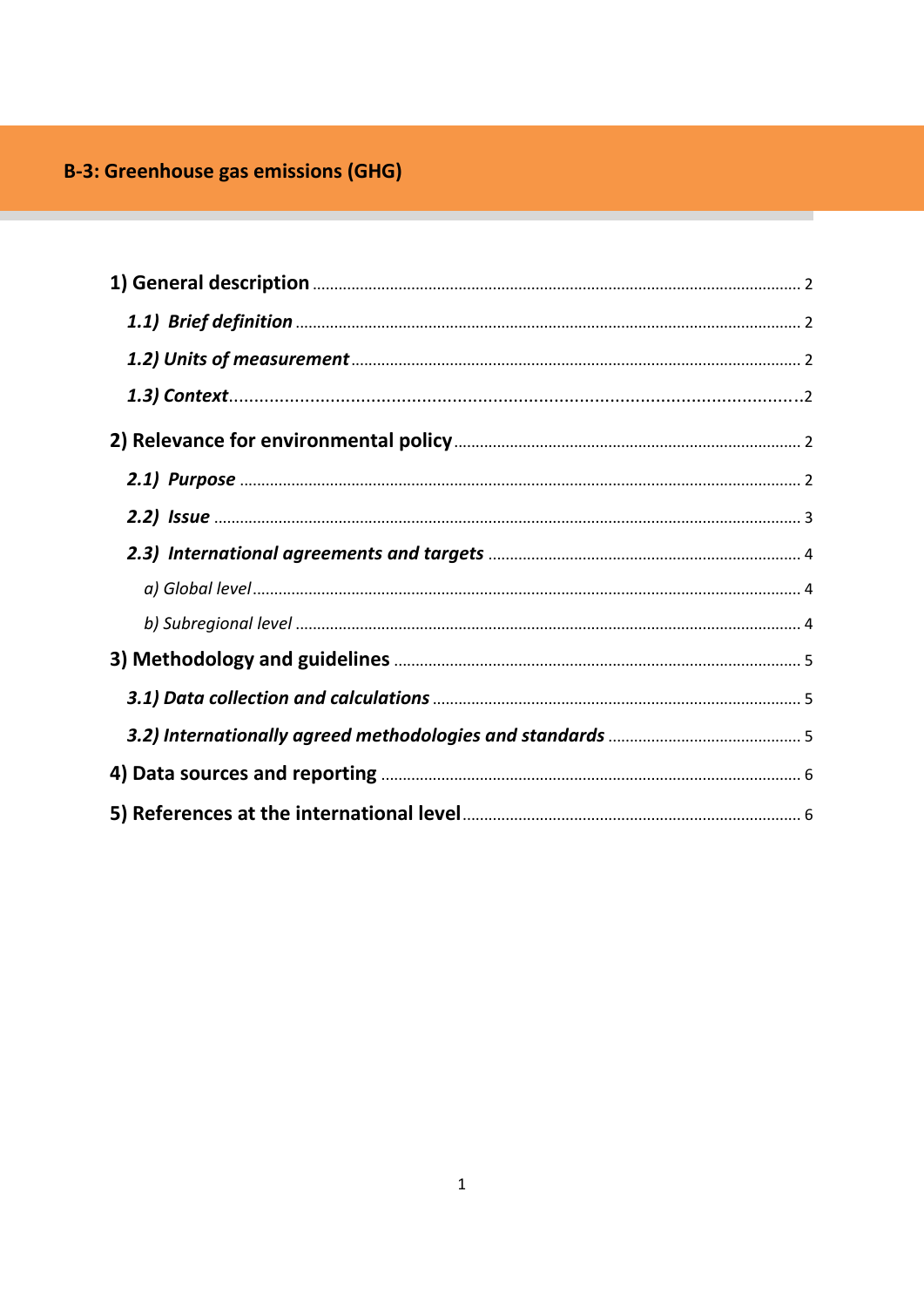# <span id="page-1-1"></span><span id="page-1-0"></span>*[1.1\) Brief definition](#page-0-0)*

This indicator is a measure of anthropogenic emissions of greenhouse gases (GHGs) included in Annex A to the Kyoto Protocol to the United Nations Framework Convention on Climate Change (UNFCCC): carbon dioxide (CO<sub>2</sub>), nitrous oxide (N<sub>2</sub>O), methane (CH<sub>4</sub>), hydrofluorocarbons (HFCs), perfluorocarbons (PFCs), and sulphur hexafluoride (SF $_6$ ). Values for these gases are presented in total and with regard to sources and sinks through land use, land use change and forestry (LULUCF), by economic sector<sup>1</sup>, per capita and per unit of GDP (in constant prices in the national currency and in international dollars<sup>2</sup> in PPP).

## <span id="page-1-2"></span>*[1.2\) Units of measurement](#page-0-0)*

Emissions of different GHGs are presented in tons of  $CO<sub>2</sub>$  equivalent ( $CO<sub>2</sub>$ -eq), in total and by economic sectors as defined by the International Standard Industrial Classification of All Economic Activities (ISIC Rev. 4). For cross-country comparisons, the indicator may be presented in thousand tons per square km of the country's territory, in tons per capita and in tons per GDP unit (expressed in constant prices in the national currency and in international dollars in PPP).

# <span id="page-1-3"></span>*1.3) [Context](#page-0-0)*

Relation to other indicators from the Guidelines - This indicator relates to indicators "B-1: Air temperature" and "B-2: Atmospheric precipitation".

# <span id="page-1-5"></span><span id="page-1-4"></span>**[2\) Relevance for environmental policy](#page-0-0)**

## *[2.1\) Purpose](#page-0-0)*

**.** 

The indicator provides a measure of the existing and future anthropogenic impact on the earth's climate due to emissions of GHGs into the atmosphere. It shows the extent to which

 $2$  The International dollar a is monetary unit which is used by the World Bank for the calculation of the GDP in PPP.

 $^1$  As defined by the International Standard Industrial Classification of All Economic Activities (ISIC Rev. 4).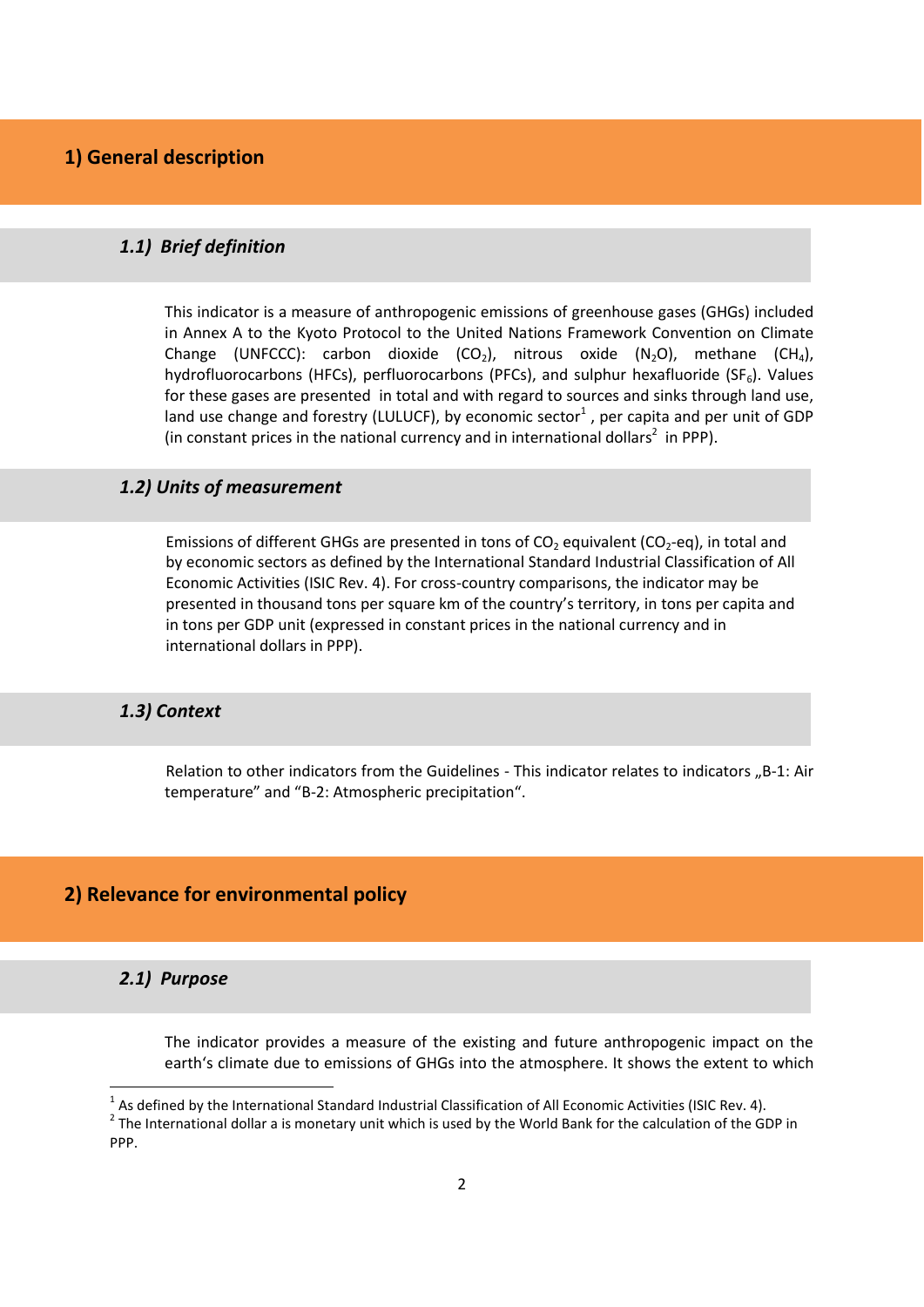countries have achieved their specified goals for emissions and the response to country policies for achieving the emissions target.

# <span id="page-2-0"></span>*[2.2\) Issue](#page-0-0)*

Increasing GHG concentrations can affect the earth's climate, and have potential consequences for ecosystems, human settlements, agriculture and other socio-economic activities. The contribution of each of the GHG to global warming depends on its ability to absorb Earth's radiant heat flux and its lifetime in the air. Three GHGs – CO<sub>2</sub>, CH<sub>4</sub> and N<sub>2</sub>O – account for around 98% of the environmental pressure that leads to climate change. At the same time, PCFs, HFCs and  $SF<sub>6</sub>$  have more considerable time of existence in the atmosphere in comparison with carbon dioxide, methane and nitrous oxide. In order to aggregate the emissions of different GHGs, these are presented in  $CO<sub>2</sub>$  equivalent, based on the concept of its global warming potential (GWP). The GWP is the estimated potential of a greenhouse gas to contribute to global warming in the atmosphere. It compares the amount of heat trapped by a certain mass of the gas in question to the amount of heat trapped by a similar mass of carbon dioxide (whose GWP is standardized to 1). For example, the GWP of  $CH<sub>4</sub>$  is 21, while that of  $N_2O$  is 310, and that of sulphur hexafluoride is 22800, which means that the impact of 1 kilogram of CH<sub>4</sub> on global warming is 21 times higher than that of 1 kilogram of CO<sub>2</sub>, while that of 1 kilogram of  $N_2O$  is 310 times higher than that of 1 kilogram of CO2, and the impact of 1 kilogram of sulphur hexafluoride is 22800 times higher than that of 1 kilogram  $CO<sub>2</sub>$ . A GWP is calculated over a specific time interval, commonly 20, 100 or 500 years. Here the GWP for an interval of 100 years shall be used.

Emissions of  $CO<sub>2</sub>$  and other GHGs are still increasing in many countries, despite some progress in decoupling  $CO<sub>2</sub>$  and other GHG emissions from economic growth. The main challenges are to limit emissions of  $CO<sub>2</sub>$  and other GHGs and to stabilize the concentration of GHG in the atmosphere at a level that would prevent dangerous anthropogenic interference with the climate system.

Based on the measures of GHG emissions it is possible to outline current trends in emissions in relation to the country targets. Determining the difference between target and GHG emissions ("distance to target" measurement) helps in comparing progress made in EECCA countries with countries covered by the networks of the European Environment Agency (EEA)). Furthermore with the collected data it is possible to compute projections on future trends in anthropogenic GHG emissions in EECCA countries. This implies achieving GHG emissions targets set by international agreements or national strategies and strengthening efforts to implement related national and international strategies and to further decouple GHG emissions from economic growth. A country's future GHG emissions will largely depend on development trends in the economy, on technologies, on social transformations, as well as on the absorbing ability of carbon sinks (first of all, by forests) of GHGs on its territory.

A country development scenario with a special focus on economic priority sectors that are the major sources of emissions is a specific way to analyse consequences based on various assumptions about future trends and GHG reduction strategies. Activities in the Land Use, Land-Use Change and Forestry (LULUCF) sector can provide a relatively cost-effective way of offsetting emissions, either by increasing the removals of greenhouse gases from the atmosphere (e.g. by planting trees or managing forests), or by reducing emissions (e.g. by curbing deforestation).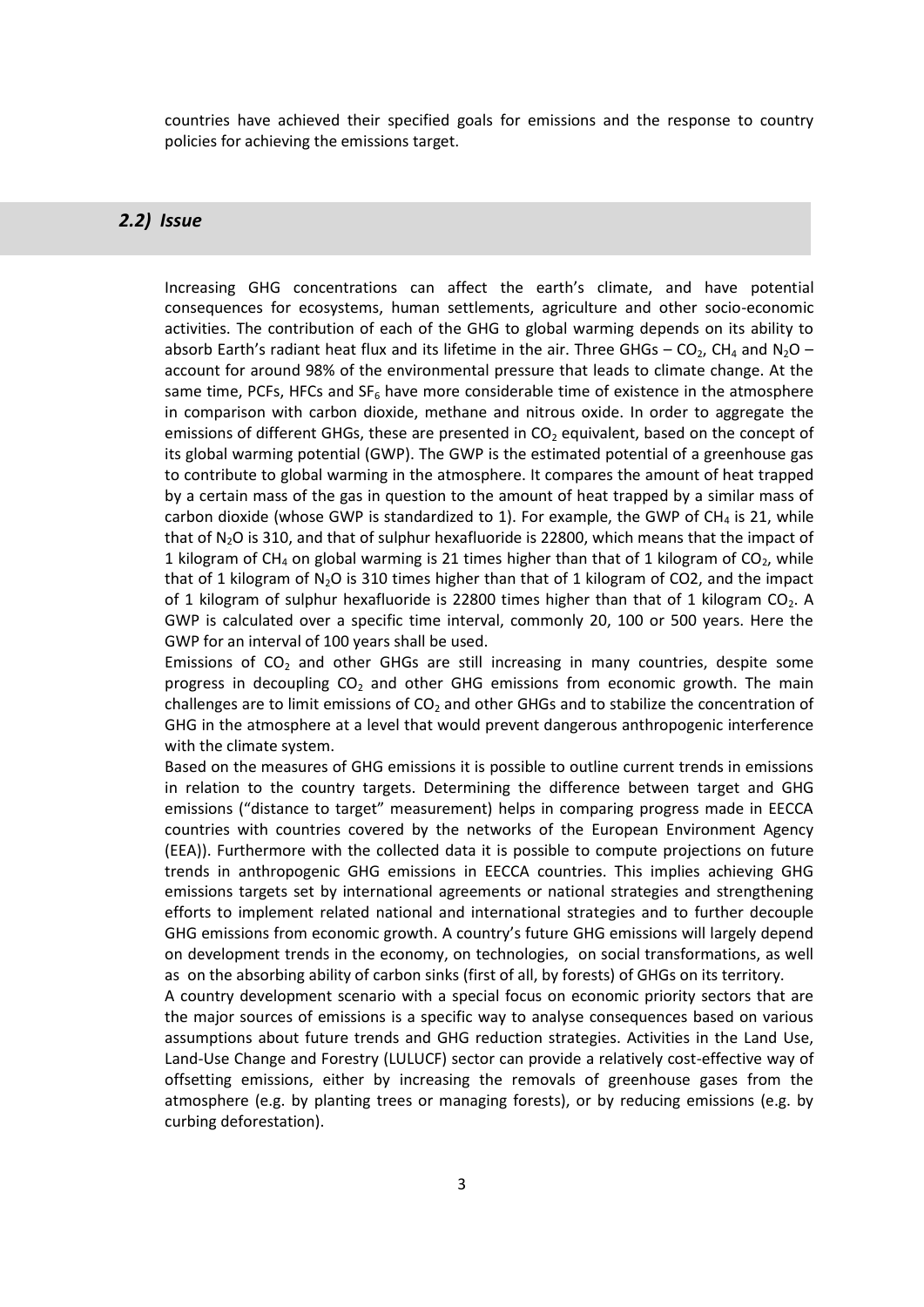## <span id="page-3-1"></span><span id="page-3-0"></span>*[2.3\) International agreements and targets](#page-0-0)*

#### *[a\) Global](#page-0-0) level*

The UNFCCC binds its Parties to reduce their emissions, to ensure collection of the relevant information, and to develop strategies for adaptation to climate change and for cooperation in research and in developing new technologies. The UNFCCC requires all Parties to carry out emission inventories. In addition, the Annex I countries<sup>3</sup> must regularly submit "national communications" to the Conference of the Parties. The communications should describe the work done by a particular Party to implement the Convention, including projection of GHG emissions for the next 10–20 years. The Kyoto Protocol to the UNFCCC stipulates that Annex I Parties (mainly industrialized countries) shall individually or jointly reduce their aggregate emissions of a "basket" of six GHGs to 5% below 1990 levels by the average during 2008– 2012. To achieve this group target, each Party had to accomplish its own specific task in the area of emissions reduction. The Russian Federation and Ukraine, for instance, had to stabilize their emissions at 1990 levels, whereas the EU-15 countries had to reduce their levels by 8 %.

Under Article 3.3 of the Kyoto Protocol, Parties decided that greenhouse gas removals and emissions through certain LULUCF activities — namely, afforestation and reforestation since 1990 — are accounted for in meeting the Kyoto Protocol's emission targets. Conversely, emissions from deforestation activities will be subtracted from the amount of emissions that an Annex I Party may emit over its commitment period. The World Summit on Sustainable Development (WSSD) held in Johannesburg in 2002 made commitments to an urgently needed and substantial increase in the use of renewable (non-carbon) energy sources as well as the setting up of programmes leading to more sustainable consumption and production patterns, including a reduction in energy use.

#### <span id="page-3-2"></span>*[b\) Subregional](#page-0-0) level*

 $\overline{a}$ 

The EECCA Environment Strategy foresees, in particular, energy efficiency measures in environmental policies as well as in programmes for mitigating climate change and for achieving the Kyoto Protocol targets. The European Union takes the lead in climate change related issues including the reduction of GHG emissions and has established a specialized General Directorate "Climate Action" within the European Commission. The 2nd European Climate Change Programme has been launched in 2005 followed in 2011 by the Roadmap for moving to a competitive low carbon economy in 2050.

<sup>&</sup>lt;sup>3</sup> Belarus, Russian Federation and Ukraine are Annex-I countries; the other EECCA countries belong to non-Annex I countries.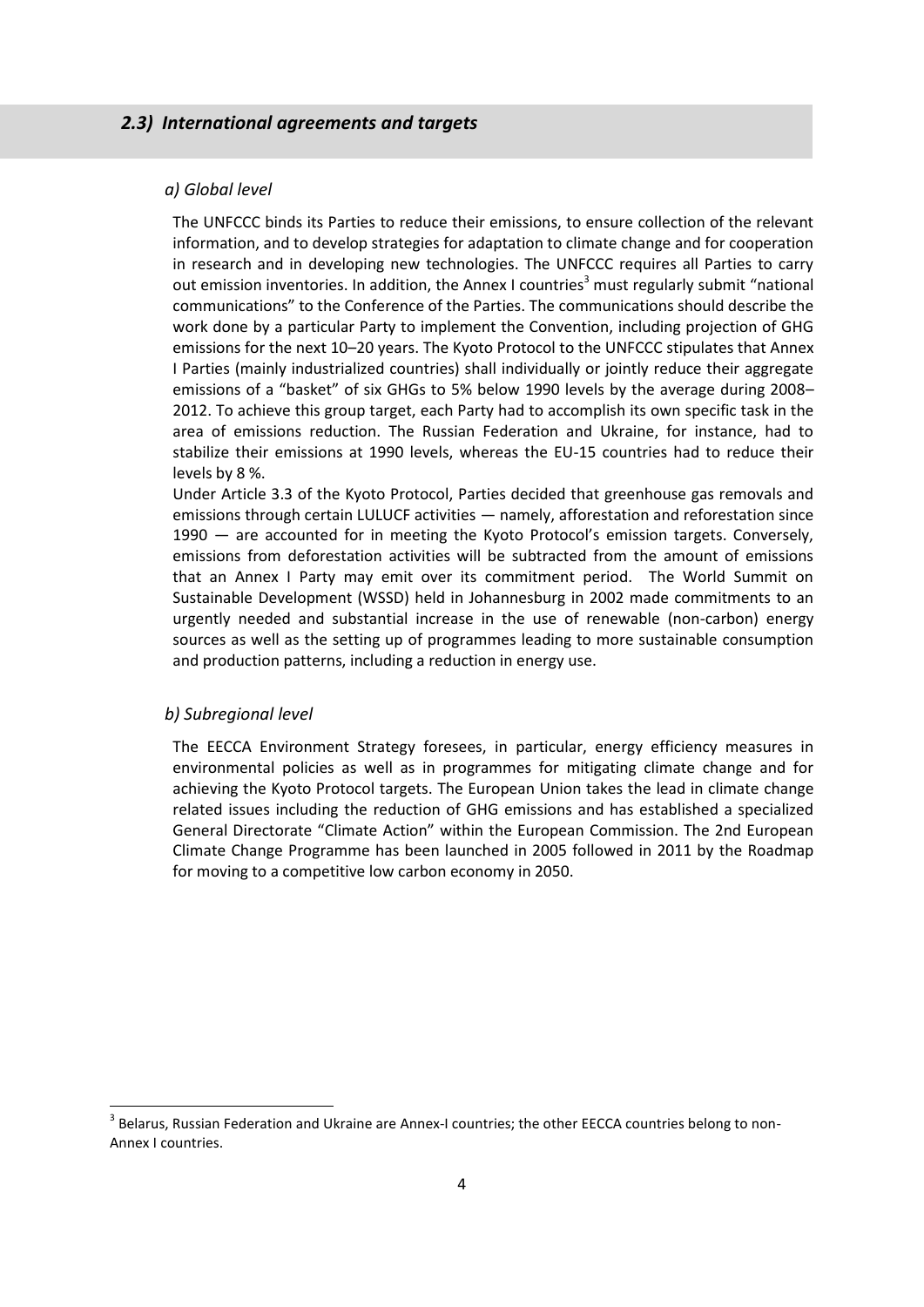# <span id="page-4-1"></span><span id="page-4-0"></span>*[3.1\) Data collection and calculations](#page-0-0)*

In order to be aggregated, non-CO<sub>2</sub> gases are weighed by their respective global warming potential and presented in  $CO<sub>2</sub>$ -equivalent units.

The estimation of the total amount of flux of the GHGs into the atmosphere should be provided as aggregated emission in tons of  $CO<sub>2</sub>$ -equivalent. To incorporate greenhouse gas emissions and removals through LULUCF activities in the countries' performance, the net value for LULUCF (which can be positive or negative) should be provided, and added to the aggregated emissions in the production table. . The estimate of a country's GHG emissions can be based on statistical data of state administration bodies regarding activities which affect the GHG concentration in the atmosphere (sources and sinks of GHGs). For instance, annual data on GHG emissions from fuel combustion activities can be estimated based on the annual consumption of fossil fuels. Annual data on methane production in agriculture in relation to gastric fermentation can be evaluated based on the number of animals and the species involved. Emission factors connect emissions with statistics on anthropogenic activities. Following is a simplified description of the estimation technique:

#### *GHG emissions = (data on anthropogenic activities) x emission factors.*

Activity data describe the annual, national magnitude of an activity (e.g. tonnes of coal mined nationally in a given year) and the Emission factor is the mass of GHG emitted per unit of activity (e.g. Gg  $CH<sub>4</sub>$  per tonne of coal mined). Both internationally adopted emission factors developed by the Intergovernmental Panel on Climate Change (IPCC) and national emission factors can be applied. Data on GHG absorption by anthropogenic sinks can be calculated through annual deposition of carbon from the atmosphere. The GHG emissions values should be estimated for each year.

## <span id="page-4-2"></span>*[3.2\) Internationally agreed methodologies and standards](#page-0-0)*

Parties to the UNFCCC have adopted reporting guidelines, including a set of tables for the Common Reporting Format (CRF), which is in line with the IPCC Guidelines for National Greenhouse Gas Inventories. Signatories to the Kyoto Protocol adopted Guidelines for national systems for estimation of anthropogenic GHG emissions by sources and removals by carbon sinks. ISO has developed ISO 14064 standards for the quantification, reporting and verification of GHG emissions. A large number of international models for projecting both short-term and long-term trends in the evolution of GHG emissions in various sectors of the economy are available. IPCC has published three types of scenarios: "without measures", "with measures" and "with additional measures". National-level emissions scenarios are developed based on state programmes for socio-economic development, with special focus on the priority sectors of the economy that are the major sources of emissions and sinks.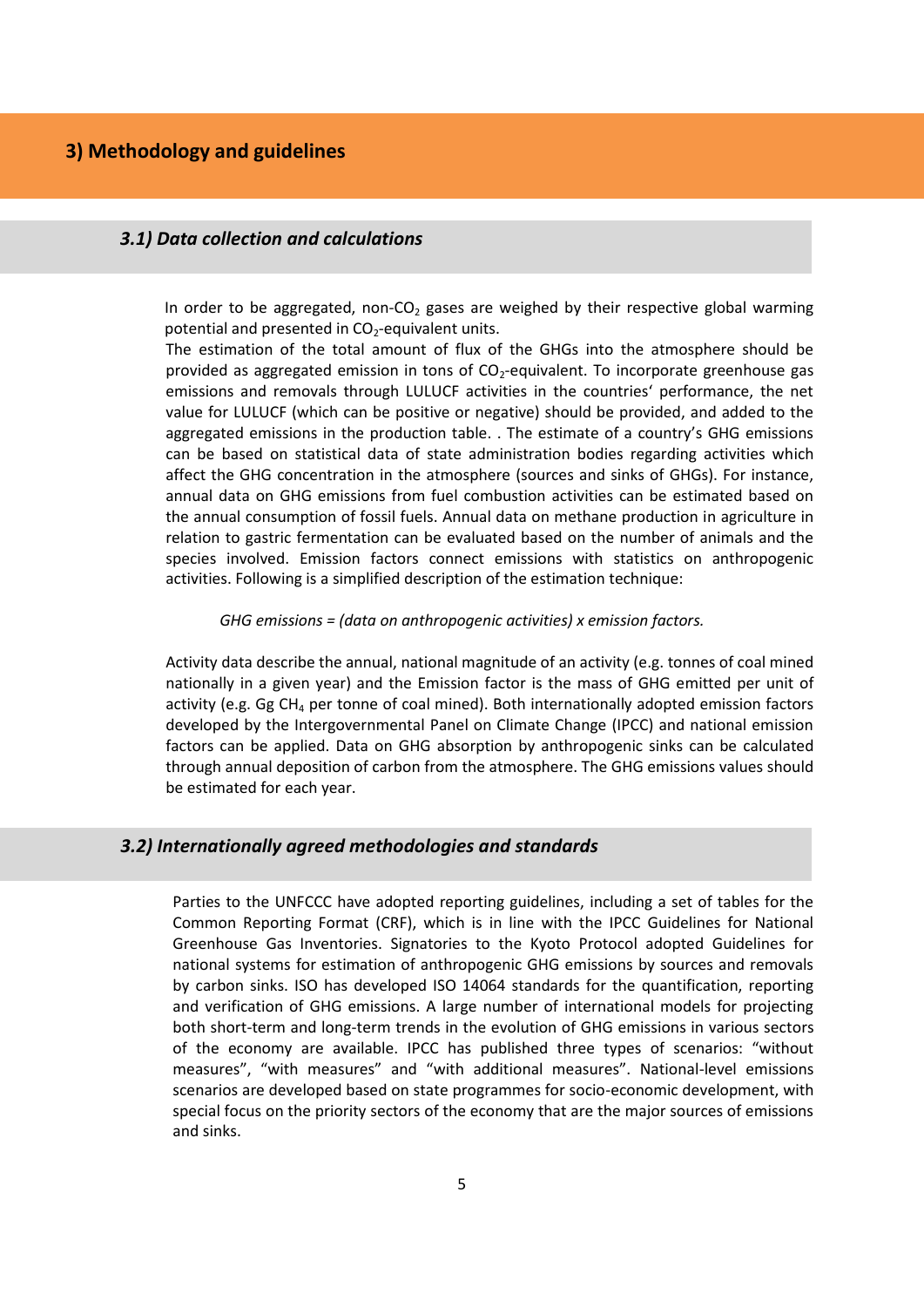# <span id="page-5-0"></span>**[4\) Data sources and reporting](#page-0-0)**

In all EECCA countries, national statistical and/or environmental agencies collect data on GHG emissions into the atmospheric air from stationary sources using a standardised reporting form. Emissions from mobile sources are calculated on the basis of quantity of consumed fuel and composition of vehicle fleet. All EECCA countries are Parties to the UNFCCC and submit to the Secretariat national GHG inventories of anthropogenic emissions by sources and removals by sinks of GHGs not controlled by the Montreal Protocol on Substances that Deplete the Ozone Layer. As a part of their UNFCCC commitments, Annex 1 Parties are required to submit a national communication on a regular basis (every four to five years); other Parties have no obligation regarding regularity.<sup>4</sup> All EECCA countries are Parties to the Kyoto Protocol and have established national coordination centers which collect the data for the calculation of emissions and sinks of GHGs, and take care of GHGs emission projections scenarios.

# <span id="page-5-1"></span>**[5\) References at the international level](#page-0-0)**

**.** 

- United Nations Framework Convention on Climate Change (1992): [http://www.unfccc.int;](http://www.unfccc.int/)
- Kyoto Protocol to the United Nations Framework Convention on Climate Change (1997);
- 2006 IPCC Guidelines for National Greenhouse Gas Inventories: [http://www.ipcc](http://www.ipcc-nggip.iges.or.jp/)[nggip.iges.or.jp/;](http://www.ipcc-nggip.iges.or.jp/)
- Good practice guidance and uncertainty management in national GHG inventories (IPCC, 2000)[: http://www.ipcc-nggip.iges.or.jp/public/gp/english/;](http://www.ipcc-nggip.iges.or.jp/public/gp/english/)
- Good practice guidance for land-use, land-use change and forestry (IPCC, 2003): <http://www.ipcc-nggip.iges.or.jp/public/gpglulucf/gpglulucf.html>;
- The GHG Indicator: UNEP Guidelines for Measuring GHG Emissions for Businesses and Non-commercial Organizations (UNEP, 2000);
- UNFCCC guidelines on reporting and review (document FCCC/CP/2002/8);
- Annual European Union greenhouse gas inventory 1990–2010 and inventory report 2012 (EEA Technical Report No. 3/2012);
- Council Decision 2002/358/EC of 25 April 2002 concerning the approval, on behalf of the European Community, of the Kyoto Protocol to the UNFCCC and the joint fulfilment of commitments thereunder;

 $<sup>4</sup>$  At present, at least one national communication is available for each EECCA country.</sup>